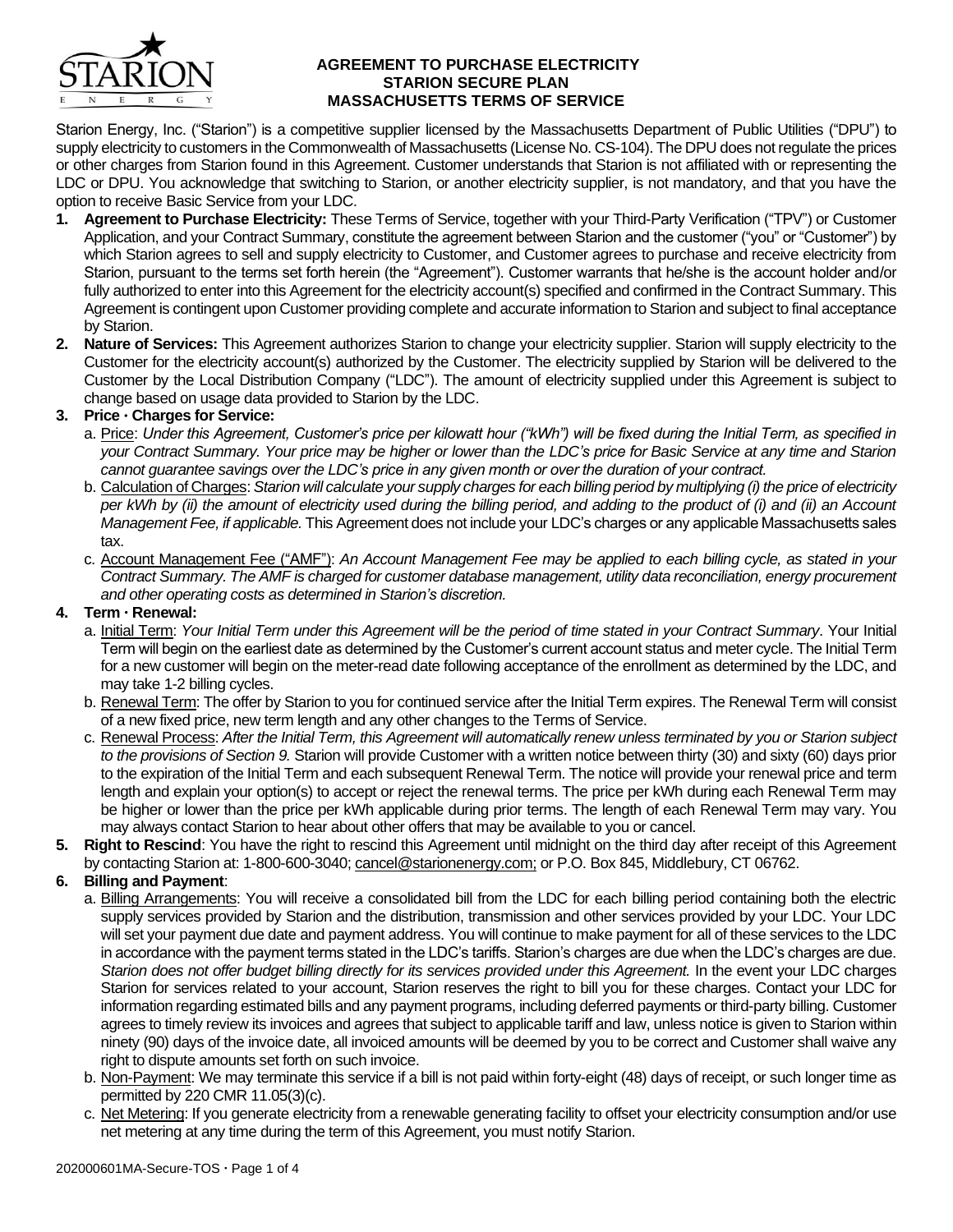- **7. Cancellation of Existing Service:** If you presently purchase your electric supply service from another supplier, you are responsible for canceling that service pursuant to the terms of your agreement with your existing supplier, and for any cancellation fees that may apply.
- **8. Notices:** Notices sent by Starion to Customer will be sent in the method chosen by the Customer, whenever possible. Otherwise, notices will revert to the default of U.S. Mail. If Customer selects to receive electronic communications from Starion, it is the Customer's responsibility to ensure that the email address provided is current and notify Starion of any changes. If you provide Starion with your email address, you consent to receive communications from Starion in electronic form.

# **9. Termination of Agreement:**

- a. Termination by Customer: Customer may terminate this Agreement at any time by contacting Starion. *If Customer terminates this Agreement and, as a result, effectively cancels service prior to the expiration of the Initial Term, an early termination fee may apply, as stated in your Contract Summary.* An early termination fee will not apply if you terminate this Agreement because you relocate outside of the LDC's service territory. If you terminate this Agreement, you will be returned to the LDC's Basic Service unless you choose another electricity supplier. The effective termination date will be determined as set forth in the LDC's tariff and applicable law. You will be obligated to pay for the electricity and related services provided pursuant to this Agreement prior to the date that such termination becomes effective. If you terminate this Agreement by enrolling with a different supplier or returning to Basic Service, Starion will not be liable for any switching time delays and you will be obligated to make payment for services under this Agreement until termination of service with Starion is effective.
- b. Termination by Starion: Starion reserves the right to terminate this Agreement for any reason upon thirty (30) calendar days' notice to the Customer. The effective termination date will be the next applicable meter-read date after the 30-day period has expired as set forth in the LDC's tariff and applicable Massachusetts law. You will be obligated to pay for the electricity and related services provided pursuant to this Agreement prior to the date that such termination becomes effective. If Starion terminates this Agreement early, you will be returned to your LDC's Basic Service unless you choose another electricity supplier.
- **10. Customer Consent:** By entering into this Agreement, Customer consents to the use by Starion (including its subsidiaries and affiliates), or its authorized agents, of Regular Mail, telephone (which may include the use of predictive or autodialing equipment), email, text, facsimile, or other reasonable means to contact you to advise you about our services and products or other matters we believe may be of interest to you. Consent is provided until affirmatively revoked.
- **11. Privacy Policy Customer Information and Release Authorization:** By entering into this Agreement, you authorize Starion to obtain all information regarding your electricity account including, but not limited to, account contact information and address(es), account number(s), billing and payment information and history, credit information, historical and future electricity usage and peak electricity demand, meter reading data including smart meter data, and characteristics of electricity service. Starion will not release or sell your personal information to any other party without your consent unless required to do so by law or if necessary to defend or enforce the terms of this Agreement.

# **12. Low-Income Customers:**

- a. Low-Income Rate Eligibility**:** A discount on your LDC's distribution charges is available to qualifying residential customers. Contact your LDC for eligibility requirements and an application. These distribution charges do not form part of the Agreement and any eligibility for a discount is a matter between you and your LDC.
- b. If during this Agreement you become enrolled in the LDC's low-income discount rate program, Starion will ensure that the total Charges for Service provided by Starion, on a semi-annual basis, do not exceed the total amount you would otherwise pay for the applicable LDC's Basic Service during the same time period while enrolled in the LDC's low-income discount program. In order to achieve this, Starion may adjust your Price and/or issue you a credit. The provisions of this Section shall not apply for any time period before or after you are become enrolled in the LDC's low-income discount rate program, or for any time period prior to June 1, 2020 or after June 1, 2023.
- **13. Amendments:** If, at any time after you receive this Agreement there are any changes to the terms of this Agreement, you will be notified and provided a copy of, or website link to access, such terms. Any updated Agreement will become effective thirty (30) days after the date notification is sent. Customer's continued receipt of service from Starion after such change shall be deemed to be an acknowledgement and consent of the updated Agreement which will govern the contractual relationship between Starion and the Customer.
- **14. Representations Warranties:** Starion makes no representations or warranties other than those expressly set forth in this Agreement, and STARION EXPRESSLY DISCLAIMS ALL OTHER WARRANTIES, EXPRESS OR IMPLIED. Starion does not represent any guarantee of savings under this Agreement.
- **15. Limitation of Liability:** Starion's liability in connection with this Agreement, including without limitation any alleged liability for Early Termination by Starion as explained above, shall not exceed the amount of your largest monthly invoice for electric generation service during the twelve (12) months immediately preceding termination of this Agreement. In no event shall either party be liable to the other for any indirect, special, consequential (including lost profits or revenue), incidental, indirect or punitive damages for claims arising under this Agreement.
- **16. Binding Effect Agency Assignment:** This Agreement shall extend to and be binding upon Starion's and Customer's respective successors and permitted assigns; provided, however, that Customer may not assign this Agreement without Starion's prior written consent, and any purported assignment without such consent shall be void. You appoint Starion as your agent to provide retail electric service, including electric transportation, transmission and related services appropriate to provide that service to you. Starion may assign its rights and obligations under this Agreement to an affiliate of Starion or to another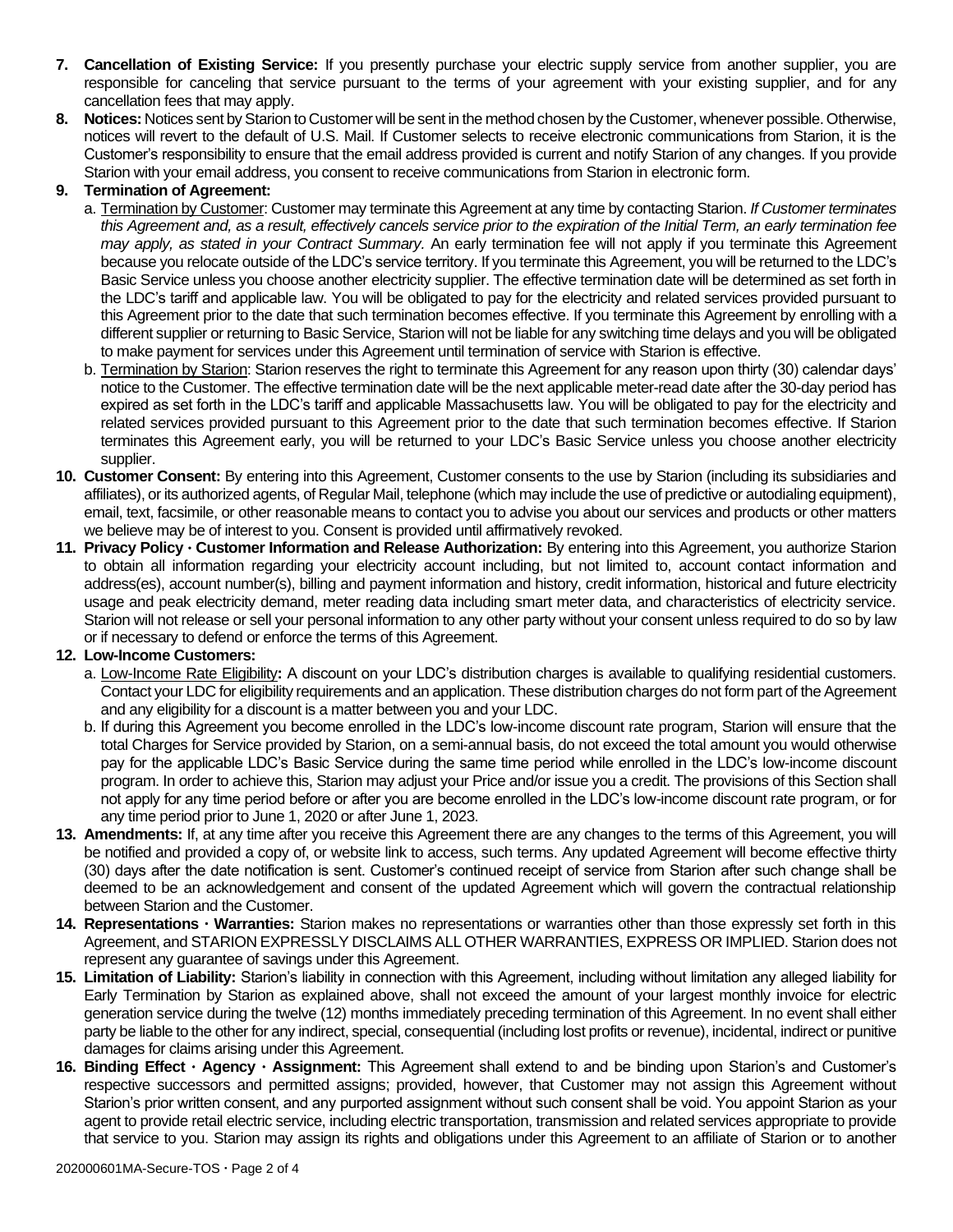competitive electricity supplier licensed to do business in Massachusetts, in whole or in part, subject to compliance with applicable law.

**17. Force Majeure:** Performance of any obligation required by this Agreement shall be suspended if compliance is prevented by an Act of God, strike, fire, war, civil disturbance, embargo, explosion, breakage or accident to machinery or lines of pipe; repairing or altering machinery or lines of pipe; freezing of wells or lines of pipe; by federal, state or local law, rule, order or regulation or by any other cause reasonably beyond the control of a party. Any party claiming such interference with the performance of its obligations hereunder shall provide notice to the other party, specifying the cause of interference. A party shall not be required by this paragraph to settle a labor dispute with its own employees on terms it deems unfavorable.

# **18. Customer Service:**

- a. In the event of a dispute or disagreement involving Starion's services, you and Starion agree to use our best efforts to resolve the dispute. Most concerns can be resolved by calling our Customer Service Department at 1-800-600-3040. You may also emai[l info@starionenergy.com](mailto:info@starionenergy.com) or write to Starion Energy, P.O. Box 845, Middlebury, CT 06762. Starion's Customer Service is available Monday through Friday from 9:00 a.m. to 5:00 p.m. Eastern Time.
- b. If you remain unsatisfied with our attempt to resolve the issue, you may ask for assistance or request information about your consumer rights or file a complaint with the DPU at 1-877-886-5066, or by mail at Department of Public Utilities, Consumer Division, One South Starion, Boston, MA, 02110. The DPU can also refer to disputes between customers and an electric distributor, generator, aggregator, or supplier to the MA Office of Dispute Resolution if the amount of the dispute exceeds \$100 and is within the DPU's jurisdiction.

# **19. Claims Resolution:**

- a. In the event Starion is unable to resolve a complaint to your satisfaction, this section explains how claims can be resolved through arbitration or litigation. It includes an arbitration provision. You may reject the arbitration provision by sending us written notice within 45 days after your first energy bill with Starion as your supplier. See Your Right to Reject Arbitration below.
- b. For this section, you and Starion ("us" or "we") include any corporate parents, subsidiaries, affiliates or related persons or entities. Claim means any current or future claim, dispute or controversy relating to your account(s), this Agreement, or any agreement or relationship you have or had with us, except for the validity, enforceability or scope of the arbitration provision. Claim includes but is not limited to: (1) initial claims, counterclaims, cross-claims and third-party claims; (2) claims based upon contract, tort, fraud, statute, regulation, common law and equity; (3) claims by or against any third party using or providing any product, service or benefit in connection with any account; and (4) claims that arise from or relate to (a) any account created under any agreement with us or any rates charged on any such account, (b) advertisements, promotions or statements related to any rate plans, goods or services under any agreement with us, (c) benefits and services related to Customer's account with us (including rewards programs) and (d) your application for any account. You may not sell, assign or transfer a claim.
- c. Sending a Claim Notice: Before beginning arbitration or a lawsuit, you and we agree to send a written notice (a Claim Notice) to each party against whom a claim is asserted, in order to provide an opportunity to resolve the claim informally. Go to www.starionenergy.com and select your state of residence for a sample form of Claim Notice. The Claim Notice must describe the claim and state the specific relief demanded. Notice to you will be sent to your billing address. Notice to us must include your name, address and account number and be sent to Starion Energy, Attn: Compliance Dept., P.O. Box 845, Middlebury, CT 06762. If the claim proceeds to arbitration, the amount of any relief demanded in a Claim Notice will not be disclosed to the arbitrator until after the arbitrator rules.
- d. Arbitration: You or we may elect to resolve any claim by individual arbitration. Claims are decided by a neutral arbitrator. If arbitration is chosen by any party, neither you nor we will have the right to litigate that claim in court or have a jury trial on that claim. Further, you and we will not have the right to participate in a representative capacity or as a member of any class pertaining to any claim subject to arbitration. Arbitration procedures are generally simpler than the rules that apply in court, and discovery is more limited. The arbitrator's decisions are as enforceable as any court order and are subject to very limited review by a court. Except as set forth below, the arbitrator's decision will be final and binding. Other rights you or we would have in court may also not be available in arbitration.
	- i. Initiating Arbitration: Before beginning arbitration, you or we must first send a Claim Notice. Claims will be referred to either JAMS or AAA, as selected by the party electing arbitration. Claims will be resolved pursuant to this Arbitration provision and the selected organization's rules in effect when the claim is filed, except where those rules conflict with this Agreement. If we choose the organization, you may select the other within 30 days after receiving notice of our selection. Contact JAMS or AAA to begin an arbitration or for other information. Claims also may be referred to another arbitration organization if you and we agree in writing or to an arbitrator appointed pursuant to section 5 of the Federal Arbitration Act, 9 U.S.C. sec. 1-16 ("FAA"). We will not elect arbitration for any claim you file in small claims court, so long as the claim is individual and pending only in that court. You or we may otherwise elect to arbitrate any claim at any time unless it has been filed in court and trial has begun or final judgment has been entered. Either you or we may delay enforcing or not exercise rights under this Arbitration provision, including the right to arbitrate a claim, without waiving the right to exercise or enforce those rights.
	- ii. Limitations on Arbitration: If either party elects to resolve a claim by arbitration, that claim will be arbitrated on an individual basis. There will be no right or authority for any claims to be arbitrated on a class action basis or on bases involving claims brought in a purported representative capacity on behalf of the general public, other Starion customers or other persons similarly situated. The arbitrator's authority is limited to claims between you and us alone. Claims may not be joined or consolidated unless you and we agree in writing. An arbitration award and any judgment confirming it will apply only to the